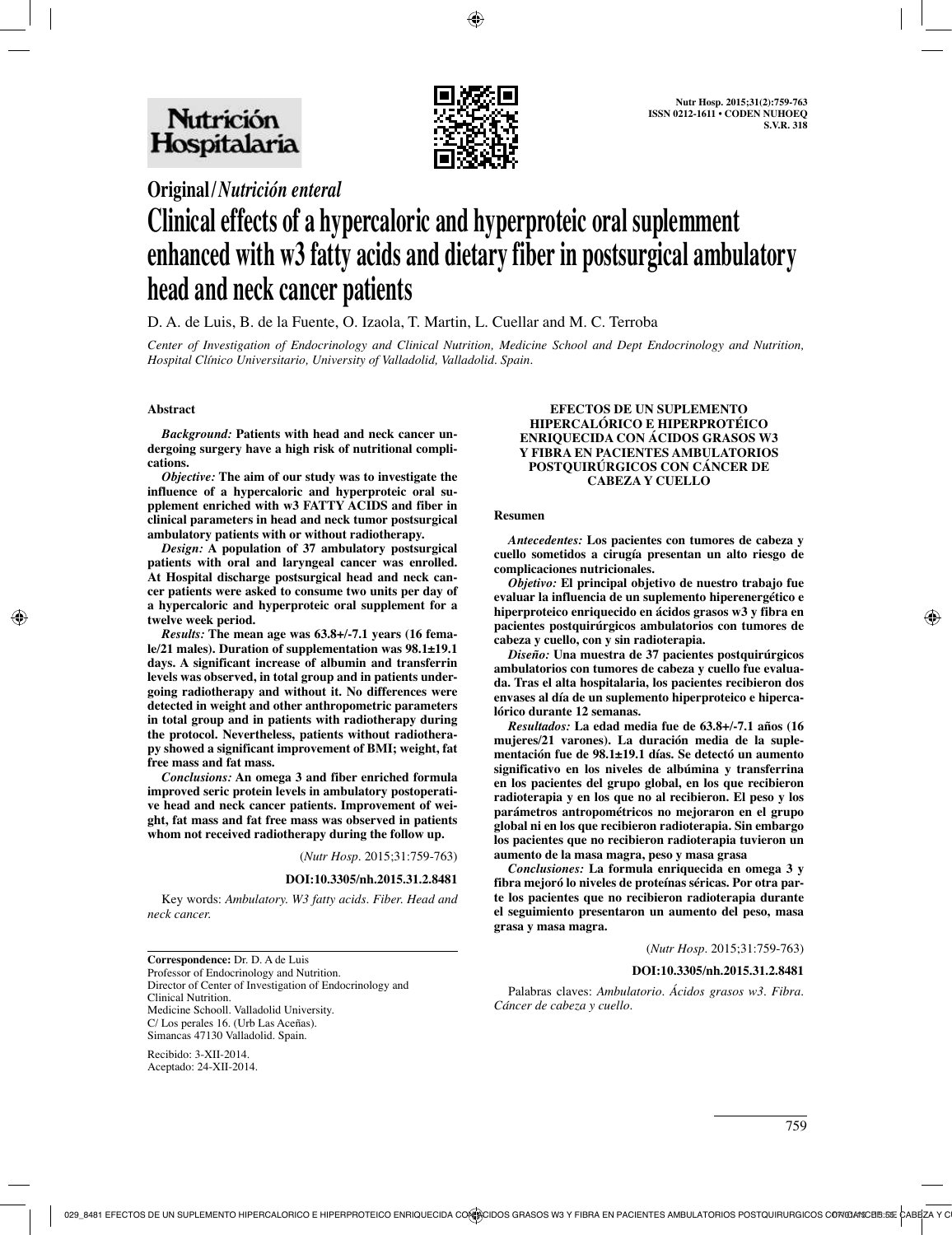# **Introduction**

Patients with head and neck cancer undergoing surgery have a high incidence of postoperative complications, based on dysfunction of host homeostasis, defense mechanisms and inflammatory response<sup>1</sup>. Many factors contribute to malnutrition in these patients, including poor dietary practices, alcoholism, catabolic factors secreted by the tumor, anorexia, cancer-induced cachexia, and treatment effects such as surgical procedures or radiotherapy2 . Oral supplements (ONS) are useful to treat malnutrition in this type of patients. A recent systematic review shows that ONS significantly reduce hospital (re)admissions, particularly in older patient groups, with economic implications for health care<sup>3</sup>.

This malnutrition may be modulated by specific nutritional substrates, such as omega 3 fatty acids or dietary fiber4 . Administration of omega 3 fatty acids or high purity EPA capsules has been associated with weight stabilization in patients with pancreatic cancer5 . Good tolerance and an improvement on serum proteins have been demonstrated with omega 3-enhanced ONS in patients with head and neck cancer<sup>6-7</sup>. Omega 3 fatty acids play a role on the structural and functional integrity of the cell membrane, intercellular signal transduction, and synthesis of eicosanoids. In particular, they lead the production of prostanoids from the dienoic to the trienoic variety, the latter of which are much less immunosuppressive<sup>8</sup>. Decrease of proinflamatory cytokines has been found in patients with sepsis<sup>9</sup>. Other immunonutrients, as fiber, could play an important role in this type of patients. Fiber has demonstrated immunomodulatory effect in different life-stages<sup>10</sup>.

The aim of our study was to investigate the influence of a hypercaloric and hyperproteic oral supplement enriched with w3 and fiber in clinical parameters in head and neck tumor postsurgical ambulatory patients with or without radiotherapy.

# **Material and methods**

# *Patients*

A population of 37 ambulatory postsurgical patients with oral and laryngeal cancer was enrolled. Baseline studies on all patients at the moment of Hospital discharge after surgery consisted of complete history taking and physical examination. Exclusion criteria included; impaired hepatic function (total bilirubin concentration  $> 3$  mg/dl) and/or renal function (serum creatinine concentration > 2 mg/dl), ongoing infections, major gastrointestinal disease, autoimmune disorders, steroids treatment, active chemotherapy and medication could modulate metabolism or weight. The study was prospective and carried out from May 2013 to December 2014, it was approved by ethical committee of our Institution (all patients signed an informed consent).

#### *Nutrition evaluation and support*

General assessment of nutritional status included measurements of height, body weight, body mass in $dex$  (kg/m<sup>2</sup>), circumferences and tricipital skinfold of the midarm with an additional bipolar bio impedance. At Hospital discharge postsurgical head and neck cancer patients were asked to consume two units per day of a enriched supplement for a twelve week period. Each unit has 125 ml of formula. Table I shows the composition of the supplement Resource support Plus®. A dietitian instructed patients on how to record food and beverage intake. Three day diet diaries completed at baseline (week 0), and weeks 12 were used to assess the patient's dietary intakes. One weekend day and two weekdays were studied to account for potential day of the week effects on dietary intake. In order to improve monitoring of treatment, patients received a phone call from the dietitian every 14 days. Mean total energy and macronutrient intakes were calculated using country specific computerized dietary analysis packages (http://www.ienva.org). Total dietary intake was calculated by adding oral supplement consumption to spontaneous food intake, asking to record the number of units of supplements or parts therefore.

#### *Biochemical Assays*

Samples were assayed in duplicate in one day by the same investigator to avoid inter-investigator variability. Fasting blood samples were drawn for measurement of albumin (3,5-4,5 gr/dl), prealbumin (18-28 mg/dl), transferrin (250-350 mg/dl), and lymphocytes  $(1.2-3.5.10<sup>3</sup>/uL)$  with an auto analyzer (Hitachi, ATM, Manheim, Ger).

# *Athropometrical evaluation*

At the initial assessment body weight was measured to an accuracy of 0.1 Kg and body mass index com-

| Table I<br>Composition of supplement (Resource support Plus <sup>®</sup> ) |                                                   |  |  |  |
|----------------------------------------------------------------------------|---------------------------------------------------|--|--|--|
|                                                                            | Composition<br>$(1 \text{ unit } 125 \text{ ml})$ |  |  |  |
| Total energy (Kcal)                                                        | 251                                               |  |  |  |
| Protein $(g)$                                                              | 11.5                                              |  |  |  |
| Total lipid $(g)$                                                          | 7.5                                               |  |  |  |
| W3                                                                         | 1.9                                               |  |  |  |
| EPA                                                                        | 1.0                                               |  |  |  |
| Carbohydrate $(g)$                                                         | 25.4                                              |  |  |  |
| Dietary fiber $(g)$                                                        | 3.1                                               |  |  |  |

Dietary fiber: fructooligosaccharides and oligosaccharides.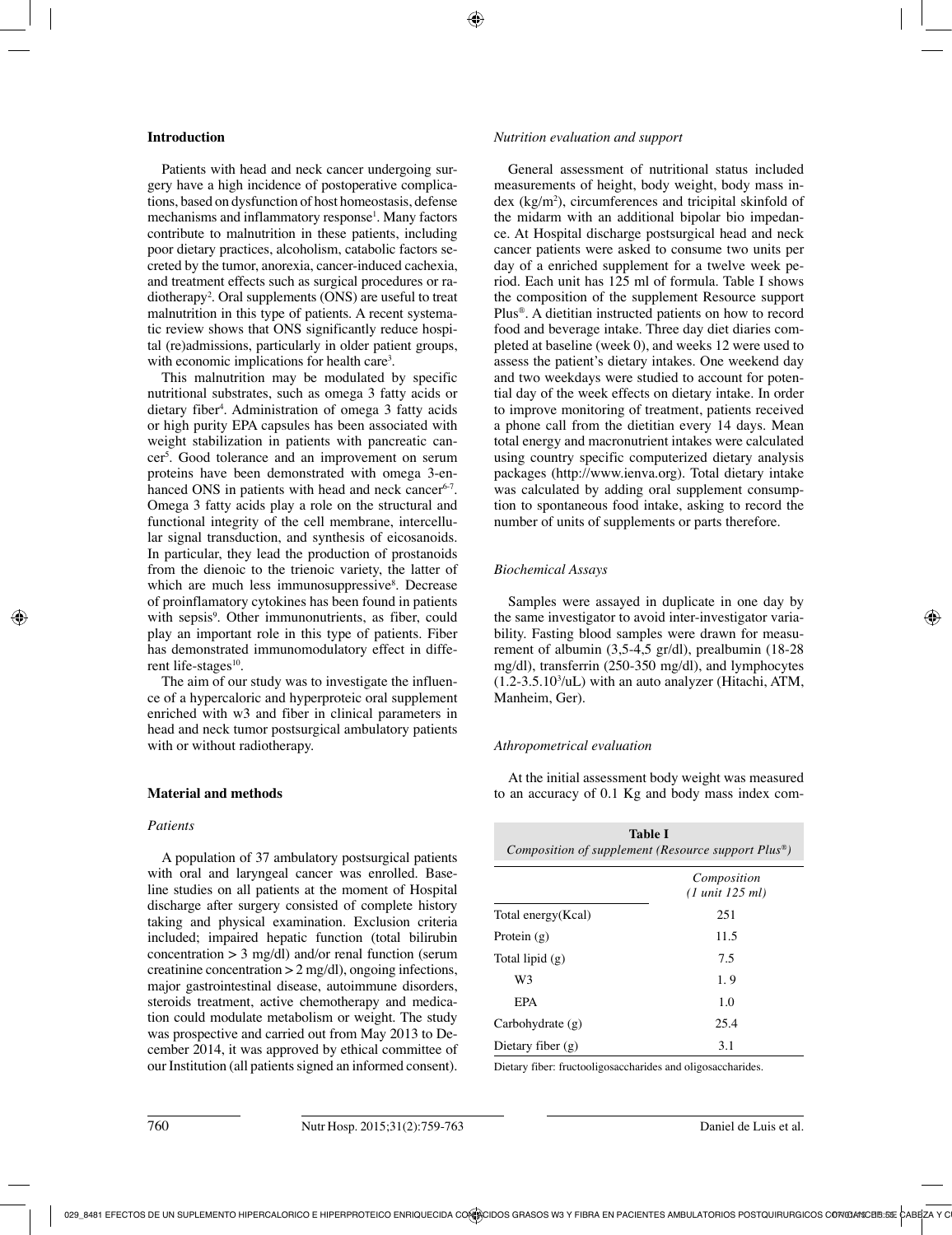puted as body weight/(height<sup>2</sup>). Bipolar body electrical bioimpedance was used to determine body composition<sup>11</sup>. An electric current of  $0.8$  mA and  $50$  kHz was produced by a calibrated signal generator (Akern EFG, Pisa, It) and applied to the skin using adhesive electrodes placed on right-side limbs. Resistance and reactance were used to calculate total body water, fat and fat-free mass. Precautions taken to insure valid BIA measurements were; no alcohol within 24 hours of taking the test, no exercise or food for four hours before taking the test. Regional changes in body mass were estimated by measuring the circumferences and tricipital skinfold of the midarm. Radiotherapy treatment was recorded. Gastrointestinal problems related to enteral feeding were also recorded (diarrhea or vomiting).

#### *Statistical analysis*

The results were expressed as mean +/- standard deviation. The distribution of variables was analyzed with Kolmogorov-Smirnov test. Quantitative variables with normal distribution were analyzed with two tailed paired Student's t-test. Non-parametric variables were analyzed with Wilcoxon test. The analysis was performed in the all group and a posthoc analysis was realized in two groups (patients received radiotherapy and patients without this treatment during protocol). A p-value under 0.05 was considered statistically significant.

# **Results**

37 patients were enrolled in the study. The mean age was 63.8+/-7.1 years (16 female/21 males). Epidemiological data of population are shown in table II. Duration of supplementation was 98.1±19.1 days. Patients

| <b>Table II</b><br><i>Patients characteristics</i> |                    |  |  |  |
|----------------------------------------------------|--------------------|--|--|--|
|                                                    | Group<br>$N = 37$  |  |  |  |
| Age (years)                                        | $63.8 + (-7.1)$    |  |  |  |
| Men/women                                          | 21/16              |  |  |  |
| Body weight (kg)                                   | $62.3 \pm 15.5$    |  |  |  |
| Disease Stage<br>Ι<br>H<br>Ш<br>IV                 | 0<br>0<br>18<br>19 |  |  |  |
| Diagnosis of disease<br>Oral cavity<br>Larynx      | 9<br>28            |  |  |  |

were evaluated in three groups; a total group with all patients (n=37) , patients with radiotherapy during the protocol as indicated by standard protocols (n=13) and patients without undergoing radiotherapy (n=24). The mean age of patients undergoing radiotherapy was 63.2+/-10.9 years (6 female/8 males), with a duration of supplementation of 99.9±20.1 days. The mean age of patients without radiotherapy was 64.0+/-10.1 years (10 female/14 males), with a supplementation of 95.1±18.8 days .

Dietary consumption, based on both formula and dietary intake with 3 days food records improved; in total group and in patients treated with radiotherapy and without it. Calories, proteins, carbohydrates, lipids, w3 fatty acids, EPA and dietary fiber intakes increased in a significant way (Table III). The increases of these parameters were similar in the three groups. And the nutritional formula represent a 9.5% of the total daily calories, a 14.0% of protein intakes, 14.6% of fat intakes and 9.2% of dietary fiber intakes.

No differences were detected in weight and other anthropometric parameters in total group and in patients with radiotherapy during the protocol (Table IV). Nevertheless, patients without radiotherapy showed a significant improvement of BMI; weight, fat free mass and fat mass.

As shown in table V, a significant increase of albumin and transferrin levels was observed, in total group and in patients treated undergoing radiotherapy and without it.

Gastrointestinal tolerance (diarrhea and vomiting) was good, without cases during the protocol follow up. There were no dropouts.

# **Discussion**

Malnutrition and immunosupression were two factors of head and neck cancer patients<sup>12</sup>. There is a body of evidence suggesting that enteral feeding; supplemented with w3 fatty acids, arginine and other immunonutrients reduce postoperatively complications<sup>13</sup>. A limitation of these studies is that most of the studies have been performed with tube feeding and few outpatients through oral supplements<sup>13-14</sup>. Our present finding shows that this hypercaloric and hyperproteic oral supplement improved blood protein concentrations in postsurgical head and neck cancer outpatients and in the subgroup of patients without radiotherapy, a significant increase in weight was observed.

Supplementation with omega 3 fatty acids has been shown a reduction in postoperative complications. This improvement has been demonstrated in different group of patients such as pancreatic surgery<sup>15</sup>, surgery of stomach and colon-rectum cancer<sup>16</sup>, bone marrow transplantation<sup>17</sup>, cancer cachexia<sup>18</sup>, critically ill patients<sup>19</sup> and head and neck cancer<sup>13</sup>. A limitation of all these studies it is the setting during hospital stance, with a short period of enteral nutrition by tube. In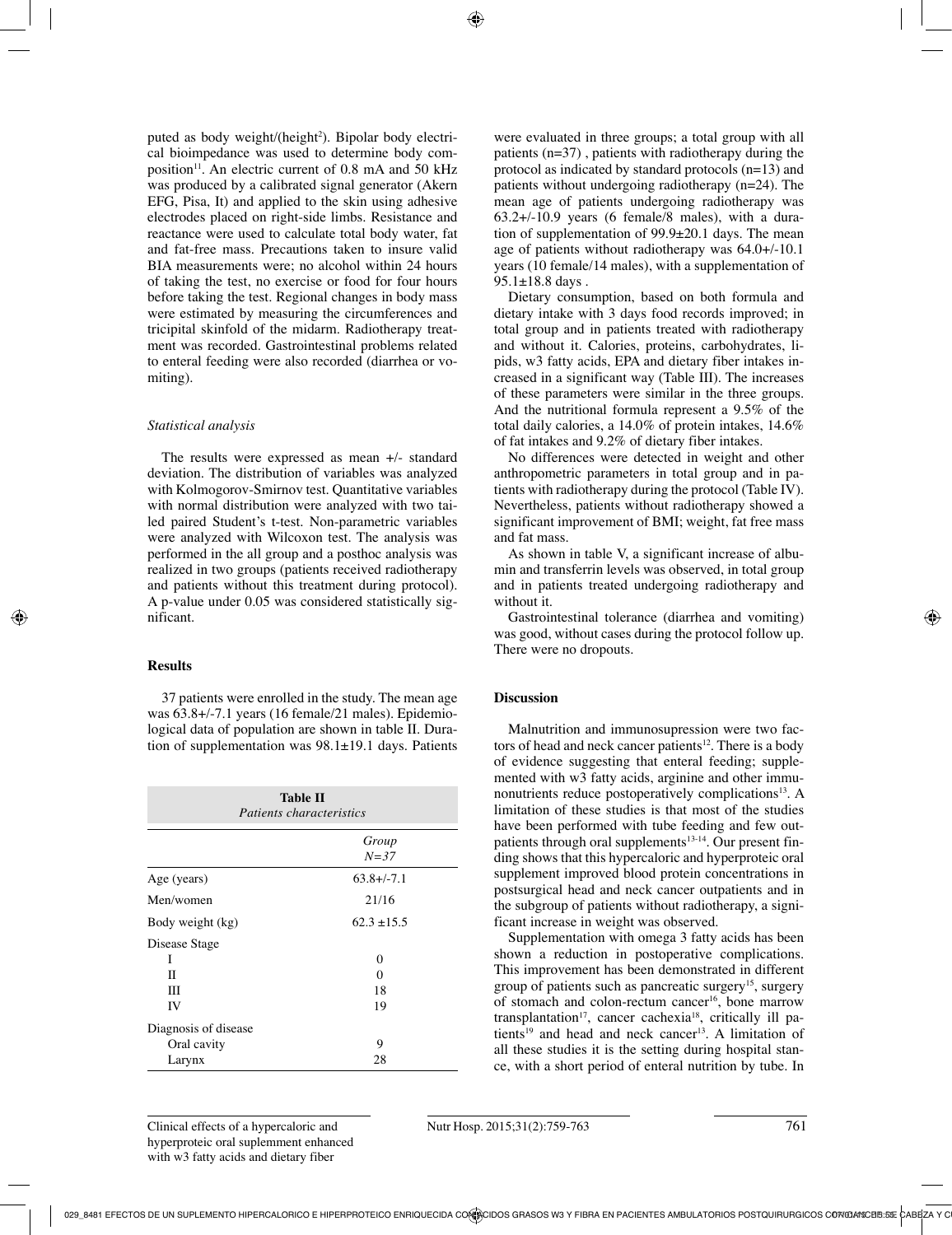| <b>Table III</b><br>Dietary intakes |                      |                    |                                |                               |                                    |                    |  |
|-------------------------------------|----------------------|--------------------|--------------------------------|-------------------------------|------------------------------------|--------------------|--|
| <b>Nutrients</b>                    | Total group $(n=37)$ |                    | No Radiotherapy group $(n=24)$ |                               | <i>Radiotherapy group</i> $(n=13)$ |                    |  |
|                                     | <b>Baseline</b>      | 3 month            | <b>Baseline</b>                | 3 month                       | <b>Baseline</b>                    | 3 month            |  |
| Calories (kcal/day)                 | $1479.3 \pm 523.1$   | $2027.2 + 300.2^*$ | $1443.2 \pm 503.1$             | $2140.1 + 421.9$ <sup>*</sup> | $1510.1 \pm 523.2$                 | $2001.2 + 683.1^*$ |  |
| Carbohydrates (g/day)               | $129.3 \pm 52.4$     | $236.1 + 81.4^*$   | $128.8 \pm 46.2$               | $245.3+52.1^*$                | $139.1 \pm 60.3$                   | $230.8 + 70.1^*$   |  |
| Fats $(g/day)$                      | $43.2 \pm 33.4$      | $87.7 + 22.4^*$    | $40.1 \pm 25.1$                | $88.1 + 20.2^*$               | $48.8 \pm 31.4$                    | $90.1+29.4^*$      |  |
| w3(g/day)                           | $0.41 \pm 0.2$       | $3.49 + 1.0^*$     | $0.40 \pm 0.1$                 | $3.45 + 1.3^*$                | $0.42\pm0.1$                       | $3.53 + 1.2^*$     |  |
| EPA(g/day)                          | $0.07+0.12$          | $1.16 + 0.50^*$    | $0.06 \pm 0.11$                | $1.12 + 0.40^*$               | $0.09 \pm 0.21$                    | $1.18 + 0.50^*$    |  |
| Proteins $(g/day)$                  | $61.2 \pm 32.1$      | $73.4 + 22.1^*$    | $60.0 \pm 38.2$                | $72.9 + 20.9^*$               | $65.1 \pm 14.2$                    | $78.1 + 22.1^*$    |  |
| Dietary fiber $(g/day)$             | $15.9 \pm 7.1$       | $19.8 + 5.2^*$     | $15.4 \pm 9.1$                 | $20.1 + 4.8^*$                | $15.9 \pm 7.1$                     | $19.9 + 5.2^*$     |  |

 $*(p<0.05)$  with basal values.

| <b>Table IV</b><br>Evolution of anthropometric parameters |                      |              |                                |                |                             |              |
|-----------------------------------------------------------|----------------------|--------------|--------------------------------|----------------|-----------------------------|--------------|
| Parameter                                                 | Total group $(n=37)$ |              | No Radiotherapy group $(n=24)$ |                | Radiotherapy group $(n=13)$ |              |
|                                                           | <b>Baseline</b>      | 3 month      | <b>Baseline</b>                | 3 month        | <b>Baseline</b>             | 3 month      |
| BMI $(kg/m2)$                                             | $23.6 \pm 2.2$       | $24.1 + 2.6$ | $23.6\pm4.1$                   | $24.0 + 4.2^*$ | $23.9+4.1$                  | $24.1 + 4.2$ |
| Weight (kg)                                               | $62.2 \pm 12.1$      | $63.8+9.7$   | $62.1 \pm 7.4$                 | $64.1+9.1*$    | $62.9 \pm 10.1$             | $63.2 + 9.8$ |
| Fat free mass (kg)                                        | $46.7 + 8.4$         | $47.2 + 8.1$ | $46.3 + 8.1$                   | $47.5 + 8.1^*$ | $47.1 + 8.1$                | $47.0 + 9.0$ |
| Fat mass (kg)                                             | $16.2 + 5.3$         | $16.8 + 5.4$ | $16.0 + 5.0$                   | $16.6 + 8.1^*$ | $16.3 + 9.1$                | $16.9 + 8.4$ |
| Tricipital skinfold(mm)                                   | $12.0 + 5.1$         | $11.8 + 5.2$ | $11.9 + 5.0$                   | $11.3 + 3.1$   | $12.2 + 5.7$                | $12.3 + 1.1$ |
| Circumference arm (cm)                                    | $24.4 + 3.1$         | $24.7 + 3.3$ | $24.2 + 3.1$                   | $24.4 + 3.1$   | $25.3 + 3.1$                | $25.9 + 2.1$ |

No statistical differences between time 0 and at 3 months.

| <b>Table V</b><br>Visceral serum protein and lymphocytes |                      |                  |                                |                |                             |                  |
|----------------------------------------------------------|----------------------|------------------|--------------------------------|----------------|-----------------------------|------------------|
| Parameters                                               | Total group $(n=37)$ |                  | No Radiotherapy group $(n=24)$ |                | Radiotherapy group $(n=13)$ |                  |
|                                                          | <b>Baseline</b>      | 3 month          | <b>Baseline</b>                | 3 month        | <b>Baseline</b>             | 3 month          |
| Albumin $(g/dl)$                                         | $3.4 \pm 0.3$        | $4.3 + 0.2^*$    | $3.4 \pm 0.5$                  | $4.4 + 0.4^*$  | $3.1 \pm 0.4$               | $3.8 + 0.3^*$    |
| Prealbumin (mg/dl)                                       | $25.7+4.3$           | $27.9 + 6.4$     | $25.9 \pm 5.1$                 | $26.9 + 4.1$   | $21.2 \pm 5.7$              | $18.9 + 6.1$     |
| Transferrin (mg/dl)                                      | $210.7 \pm 57.4$     | $254.5 + 40.7^*$ | $182.1 \pm 37.4$               | $230.2+46.4^*$ | $209.8 \pm 33.4$            | $257.4 + 31.4^*$ |
| Lymphocytes $(10^3 \text{ uL/mm}^3)$                     | $1439.1 \pm 582.0$   | 1506.2+421.9     | $1433.1 \pm 519.1$             | 1501.2+523.8   | $1526.2 \pm 511.1$          | 1528.9+400.2     |

 $*(p<0.05)$  with basal values.

our study, we use other design. Firstly, we evaluated ambulatory patients and secondly we treated these patients during three months of oral supplementation. In all patients, a significant improvement in albumin, prealbumin and transferrin concentrations were observed and an improvement in weight in patients without radiotherapy were detected, too Our data agree with previous studies in patients with cancer pancreas suggested that EPA alone at a dose of 2 g/day was associated with weight stability<sup>20</sup>, with net gain of lean body mass and an average dose of 2.1 g/day of EPA. In our patients, the average consumption produced the next EPA intakes (1.13 g EPA in patients without radiotherapy and 1.16 g EPA in patients undergoing radiotherapy). In other study with head and neck cancer patients without radiotherapy<sup>21</sup>, an intake of an omega 3 enhanced supplements (0.6 g EPA per day) improved protein levels without effect on weight. With a powe